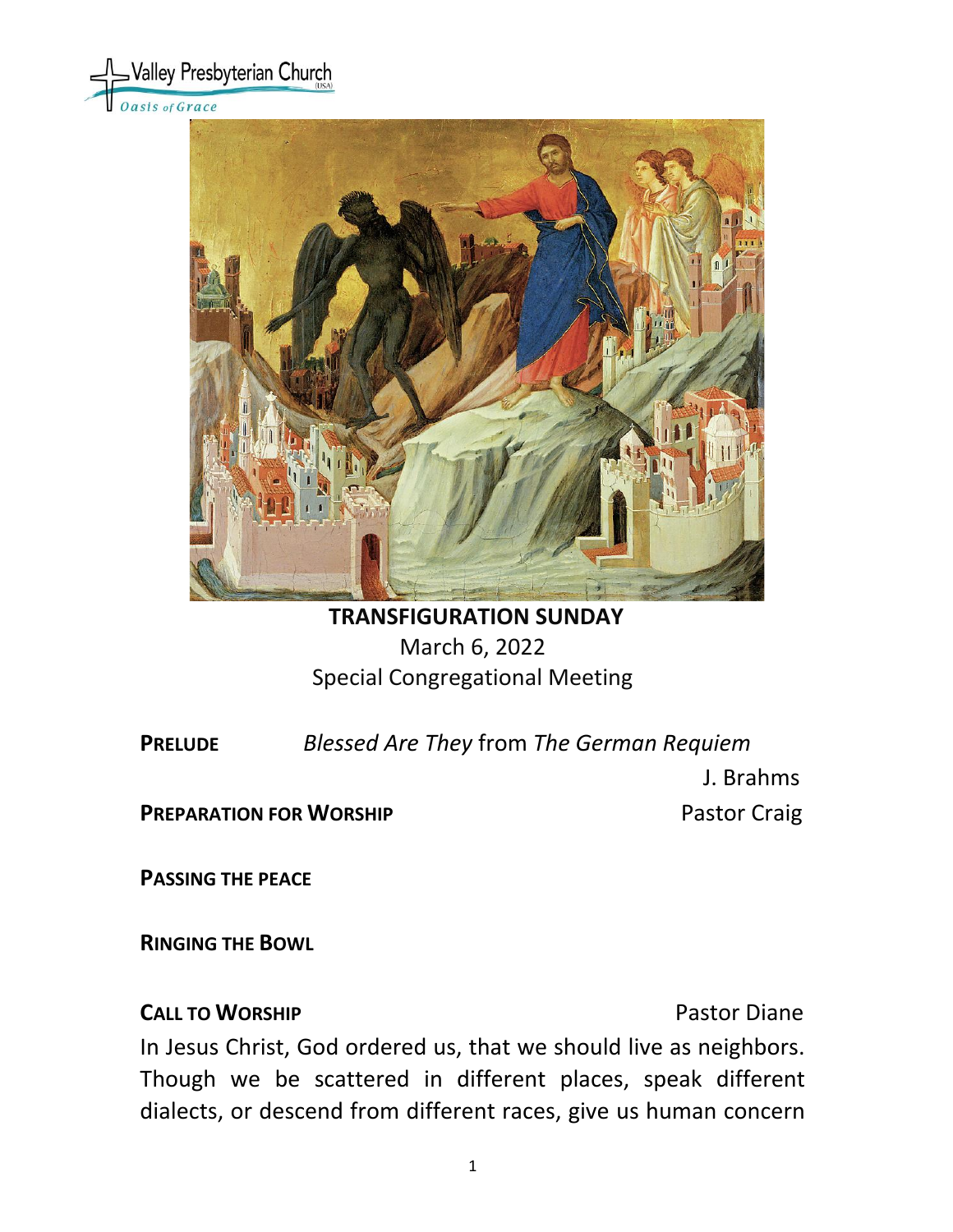

## asis of Grace

for one another, that we may be One throughout Creation, who share the governing of the world under Your guidance and love. May greed, war, and lusts for power be curbed, and all of us enter the community of the beloved, promised in Jesus Christ our Lord.

## **OPENING HYMN** *When I Survey the Wondrous Cross* 223

## **CALL TO PRAYER**

God of the Ages, eternal Father: In Your sight, Nations rise and fall, passing through times of peril. Now as the world is troubled, be near to judge and save. May leaders be led by Your wisdom; may they search Your will and see it clearly. If and where we have turned from Your way, reverse our paths, and help us to repent. Give us Your light and Your truth, guiding us through the conviction of Jesus Christ, Lord of this world.

## **UNISON PRAYER OF CONFESSION**

**God of mercy, You sent Jesus to save the lost! Judge us with Your love and mercy, lifting the burden of our sins. We confess that we are twisted by pride. We see ourselves pure our motives right when we are stained. We have failed in love, forgotten to be just, blind to Your truth. Eternal God, our only hope, our help in times of trouble: get Nations to work out differences! Do not let threats multiply, or power to be used without compassion. May your Word rule over the words of party and Nation, so that we may agree and settle claims peacefully. Hold back impulsive persons, lest desires for vengeance overwhelm our common welfare. Bring peace to earth right now, we pray, through Jesus Christ, the Prince of Peace and Savior of us all.** *(Silent prayer)* Amen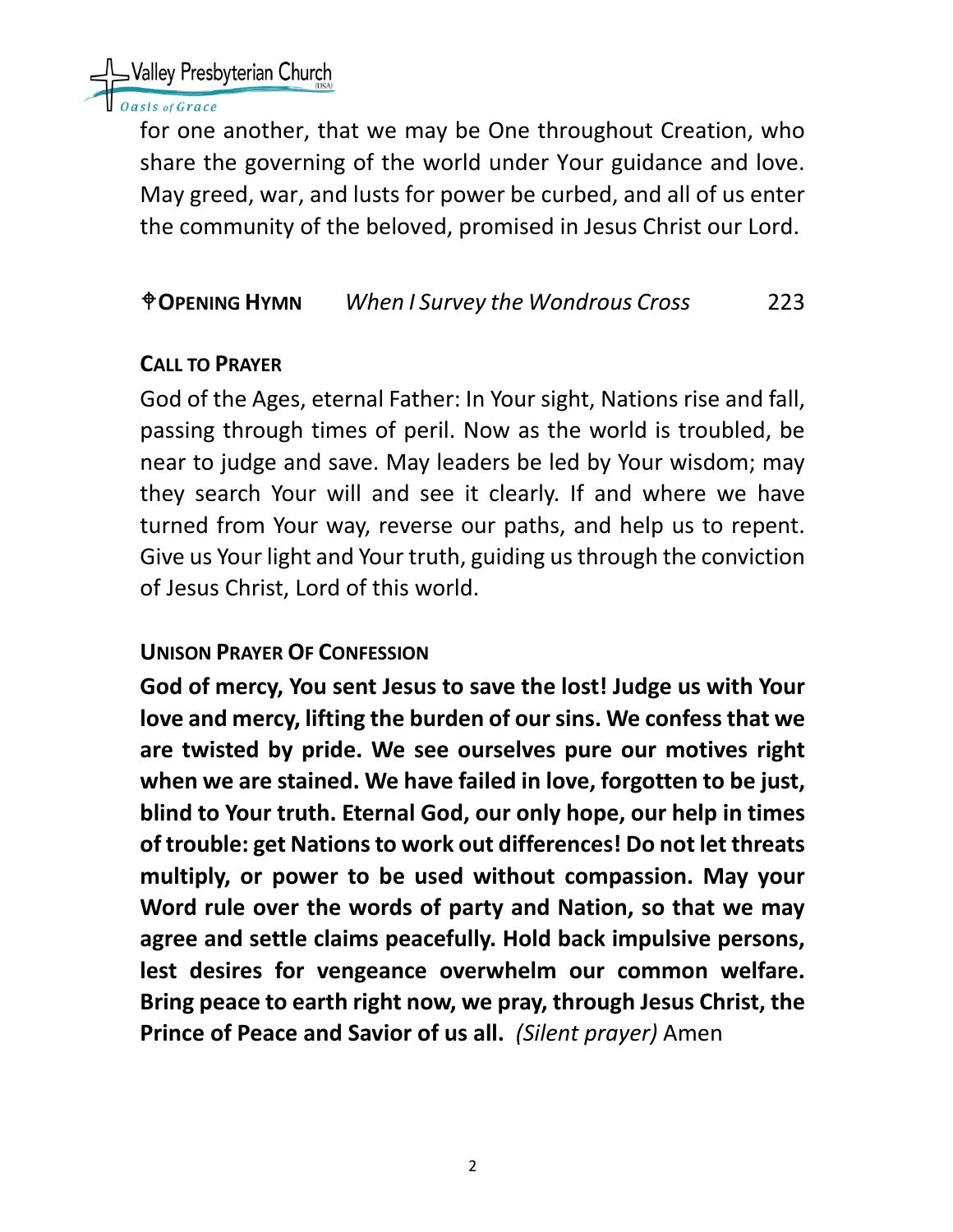

## **POURING OUT THE WATERS/ ASSURANCE OF PARDON**

If we asked darkness to cover us, and light to become night around us, the darkness would not be dark to God, night would be as light as day. God examines and knows our hearts, guiding us in the way of everlasting. Brothers and Sisters, believe the good news of the Gospel: In Jesus Christ, we are forgiven!

# $\angle$  **KYRIE** 551

Lord, have mercy, Christ, have mercy; Lord, have mercy upon us. Lord, have mercy; Christ, have mercy; Lord, have mercy upon us. Amen, Amen.

**ANTHEM** *God So Loved the World* J. Stainer God so loved the world, that He gave His only begotten Son, that who so believeth, believeth in Him should not perish but have everlasting life.

For God sent not His Son into the world to condemn the world. but that the world through Him might be saved.

God so loved the world.

## **PASTORAL PRAYER AND LORD'S PRAYER**

**Our Father who art in heaven, hallowed be thy name. Thy kingdom come, thy will be done, on earth as it is in heaven. Give us this day our daily bread; and forgive us our sins, as we forgive those who sin against us; and lead us not into temptation, but deliver us from evil. For thine is the kingdom and the power and the glory, forever. Amen.**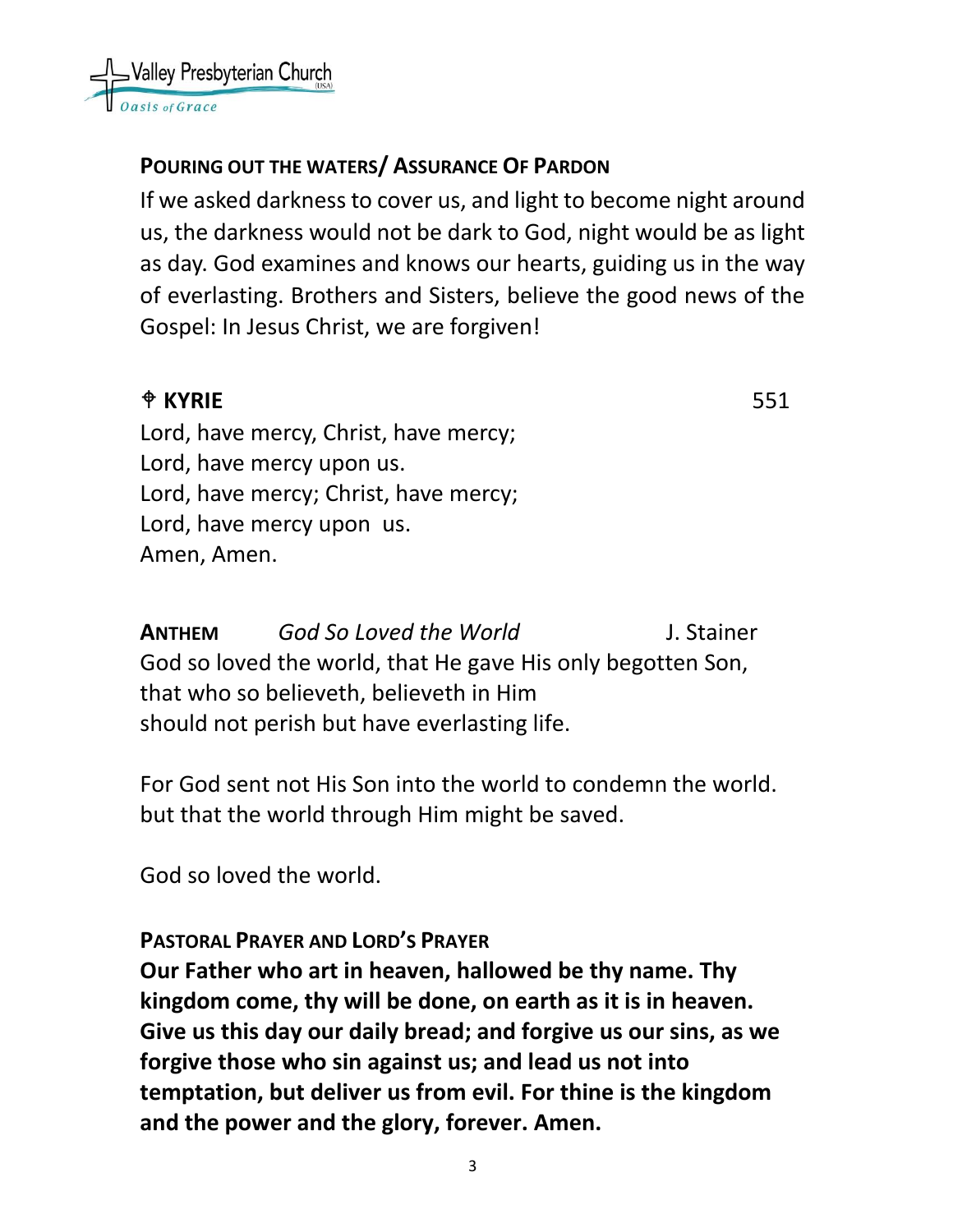

**CHILDREN'S TIME** 

**SCRIPTURE** Luke 4:1-13

Jesus, full of the Holy Spirit, left the Jordan and was led by the Spirit into the desert, where for forty days he was tempted by the devil. He ate nothing during those days, and at the end of them he was hungry.

The devil said to him, "If you are the Son of God, tell this stone to become bread."

Jesus answered, "It is written: 'Man does not live on bread alone.'"

The devil led him up to a high place and showed him in an instant all the kingdoms of the world. And he said to him, "I will give all their authority and splendor; for it has been given to me, and I can give it to anyone I want to. So, if you worship me, it will all be yours."

Jesus answered, "It is written: 'Worship the Lord your God and serve him only.'"

The devil led him to Jerusalem and had him stand on the highest point of the temple. "If you are the Son of God," he said, "throw yourself down from here. For it is written:

"'He will command his angels concerning you to guard you carefully; they will lift you up in their hands, so that you will not strike your foot against a stone.'"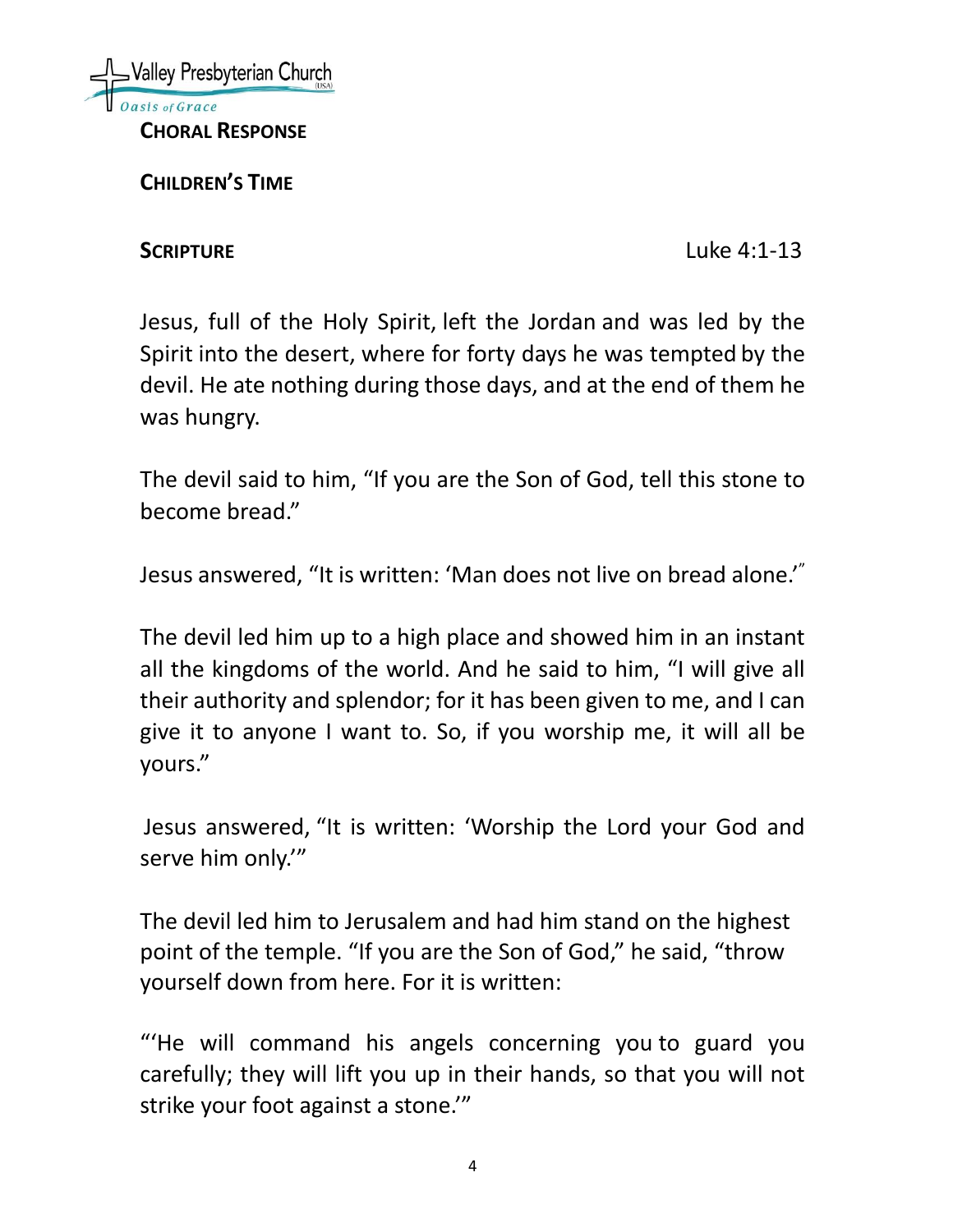Nalley Presbyterian Church

is of Grace

Jesus answered, "It is said: 'Do not put the Lord your God to the test.'"

When the devil had finished all this tempting, he left him until an opportune time.

# **SERMON "TEMPTATIONS AND TRUST**"

**THE AFFIRMATION OF FAITH** The Apostles' Creed 35 I believe in God, the Father almighty, maker of heaven and earth. And in Jesus Christ, his only Son, our Lord, who was conceived by the Holy Ghost, born of the Virgin Mary, suffered under Pontius Pilate, was crucified, died, and buried; he descended into hell. The third day he rose again from the dead. He ascended into heaven and sitteth at the right hand of God the Father Almighty from thence he shall come to judge the quick and the dead. I believe in the Holy Ghost, the holy catholic church, the communion of saints, the forgiveness of sins, the resurrection of the body, and the life everlasting. Amen.

| $#HY$ MN                 | This Is My Father's World                                                                    | 370         |  |
|--------------------------|----------------------------------------------------------------------------------------------|-------------|--|
| <b>CALL FOR OFFERING</b> |                                                                                              |             |  |
| <b>OFFERTORY</b>         | Lenten Meditation                                                                            | J. Althouse |  |
|                          | Jesus Christ, my Savior lived for me, and died,<br>source of my salvation yet was crucified. |             |  |
|                          | Peace that knows no measure: this by faith I see.                                            |             |  |
|                          |                                                                                              |             |  |
|                          | Love that knows no ending; Jesus died for me.                                                |             |  |

Lord, we renew our commitment these forty nights and days.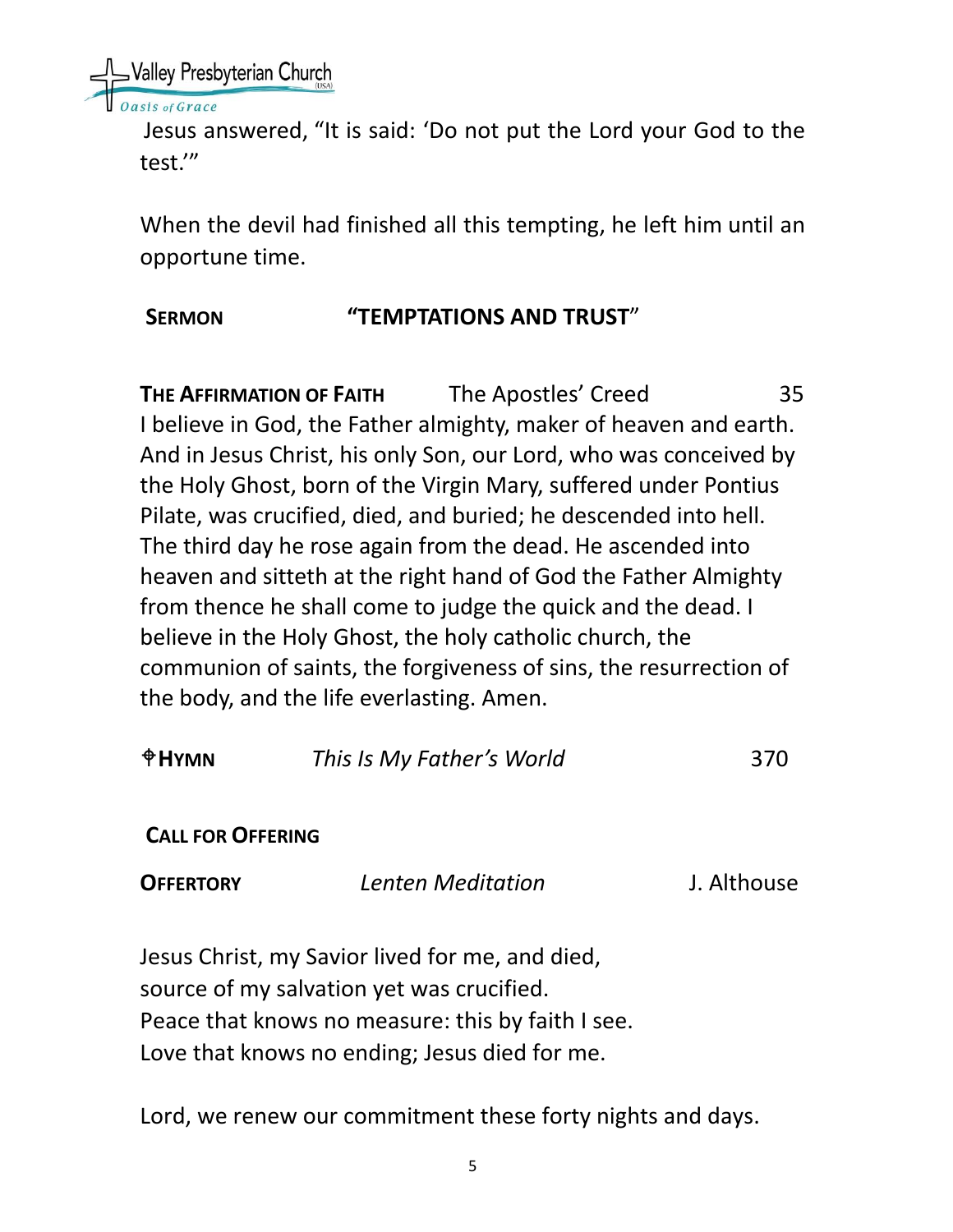Nalley Presbyterian Church

sis of Grace

And Lord, by your grace help us change our sinful ways.

Hear me now, Lord Jesus; I will never stray. I will never wander. Hear me as I pray: free me now from darkness. Cleanse me now from sin. Pardon my transgressions. Make me pure within. Amen.

*\*If you haven't already done so, please print your name in the Fellowship Register.*

# **DOXOLOGY** 606

Praise God, from whom all blessings flow; Praise Him, all creatures here below; Praise Him above, ye heavenly host; Praise Father, Son, and Holy Ghost. Amen.

**PRAYER OF DEDICATION**

| $\oplus$ HYMN | O for a World | 372 |
|---------------|---------------|-----|
|               |               |     |

## **BRIEF SPECIAL CONGREGATIONAL MEETING**

Electing Dale Honermann to the unexpired term of Elder, Cheryl Stepp and Bud Landry as Deacons.

## **CHARGE AND BENEDICTION**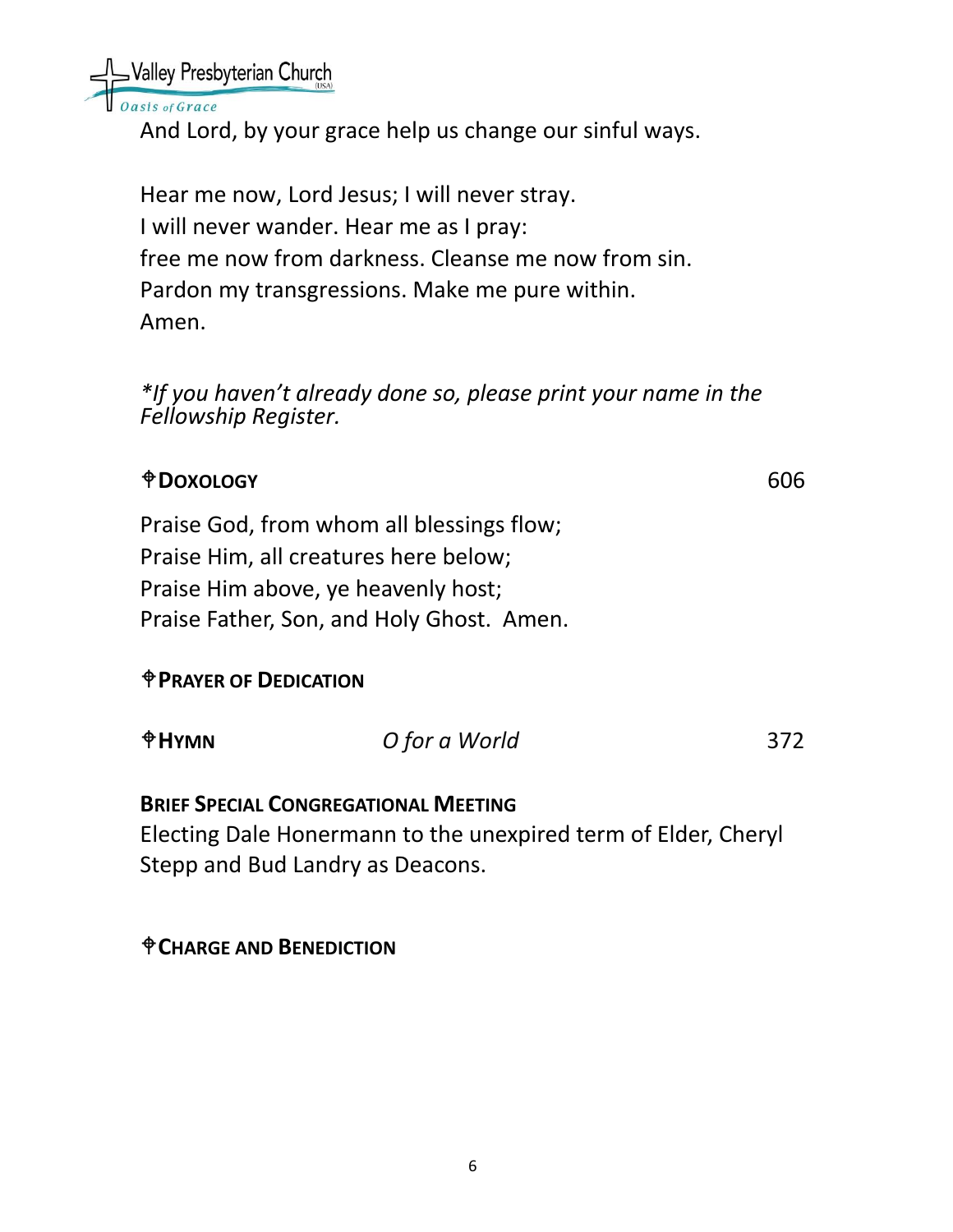Valley Presbyterian Church sis of Grace **CONGREGATIONAL RESPONSE** *No End There Is!* No end there is! We depart in peace. He loves beyond our uttermost: In every room in our father's house Christ will be there, as Lord and Host.

**POSTLUDE** *Blessed Jesus, We Are Here* J.S. Bach

/Arr. V. Fox

**All those who are able, please stand All Worship Services are available for replay on our website:** 

[www.valleypres.net](http://www.valleypres.net/)

**FLOWERS FOR THE SANCTUARY ARE PROVIDED BY:** Dale and Jana Honermann, In memory of Jana's father

**THE ROSE ON THE BAPTISMAL FONT IS FOR:** Reverend John Hofman who passed away on March 1, 2022.

**LENTEN DEVOTIONAL:** A few Lenten Devotionals are available at the welcome Centers. Pick yours up today.

## **LENTEN TAIZÉ WORSHIP SERVICE:**

Thursdays is Lent starting March 10, at 5:00P.M. in the Spiritual Life Center.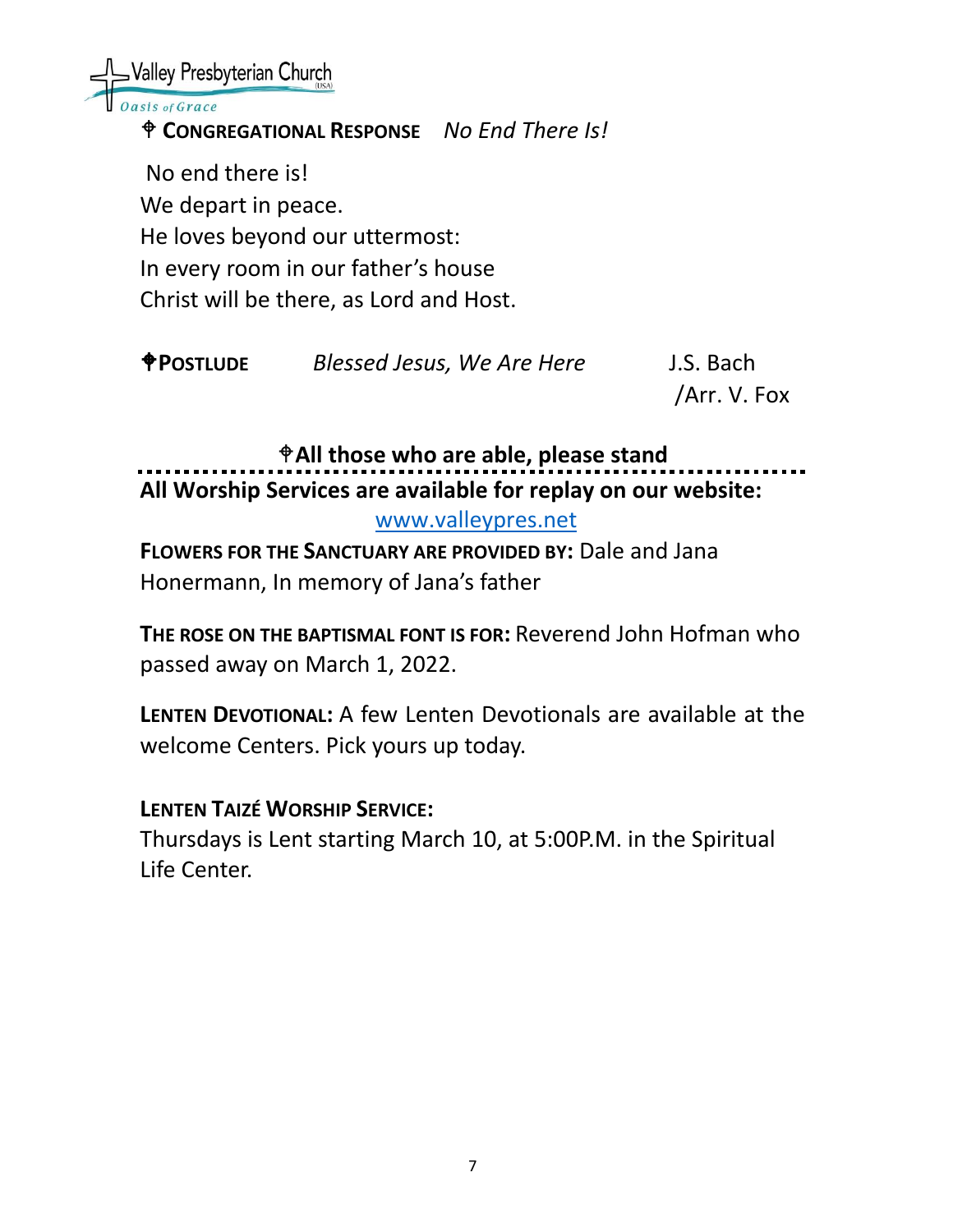

**WELCOME** to all who enter this place. Drink deeply of the living waters of God's grace as we worship together in spirit.

**VISITORS:** Consider yourself at home while you are here! Please pick up a Visitor's Information Packet, if you would like more information about our church, visit us at valleypres.net where you can sign up for our daily email blasts and monthly newsletter.

We are you have joined us.

| VPC Financial - Attendance / On-Line Viewing Metrics                                              |    |        |                                    |       |  |  |  |
|---------------------------------------------------------------------------------------------------|----|--------|------------------------------------|-------|--|--|--|
| <b>Monthly Giving Support Contributions</b>                                                       |    |        | <b>Weekly Attendance / Viewing</b> |       |  |  |  |
| January-2022                                                                                      |    |        | Through Week #9 (02/27/22)         |       |  |  |  |
| Monthly Giving Support                                                                            | \$ | 94,242 | <b>Weekly Attendance Sanctuary</b> | 318   |  |  |  |
| Monthly Giving Budget                                                                             | \$ | 99.602 | * YTD 2022 Attendance Sanctuary    | 2,363 |  |  |  |
| <b>*YTD Giving Support</b>                                                                        | \$ | 94,242 | ** Weekly Viewing On-Line          | 195   |  |  |  |
| <b>*YTD Giving Budget</b>                                                                         | Ś  | 99,602 | ** YTD 2022 Viewing On-Line        | 1,744 |  |  |  |
|                                                                                                   |    |        | * YTD 2022 Attendance / On-Line    | 4,107 |  |  |  |
|                                                                                                   |    |        | * YTD 2021 Attendance Sanctuary    | 848   |  |  |  |
| * YTD = Year to Date<br>** Number of on-line devices tuned into Sunday service                    |    |        |                                    |       |  |  |  |
| D. Brooks - VPC treasurer - dxb38@cox.net - 520-399-3959<br>2022 Per Capita is \$41.50 per member |    |        |                                    |       |  |  |  |

**MUSIC IN THE VALLEY CONCERT SERIES PRESENTS:** Grammy Award Nominee Caleb Collins brings his piano stylings and velvety vocals together in a concert of jazz standards and treasured hymns that is sure to have you singing along. Sunday, March 6, at 3:00pm in the Sanctuary. Tickets are available at the front office and are \$20.00 each.

## **HOLY SOLITUDE MONDAYS, AT 10:00AM STARTING MARCH 7TH.**

Due to the Patio Sale the first class will be in the Sanctuary choir loft. We will be practicing the Lenten Disciplines of fasting and giving. When we meet for class, we will discuss our reading and our experiences of fasting and giving. The book can be purchased for \$12. from Pastor Diane.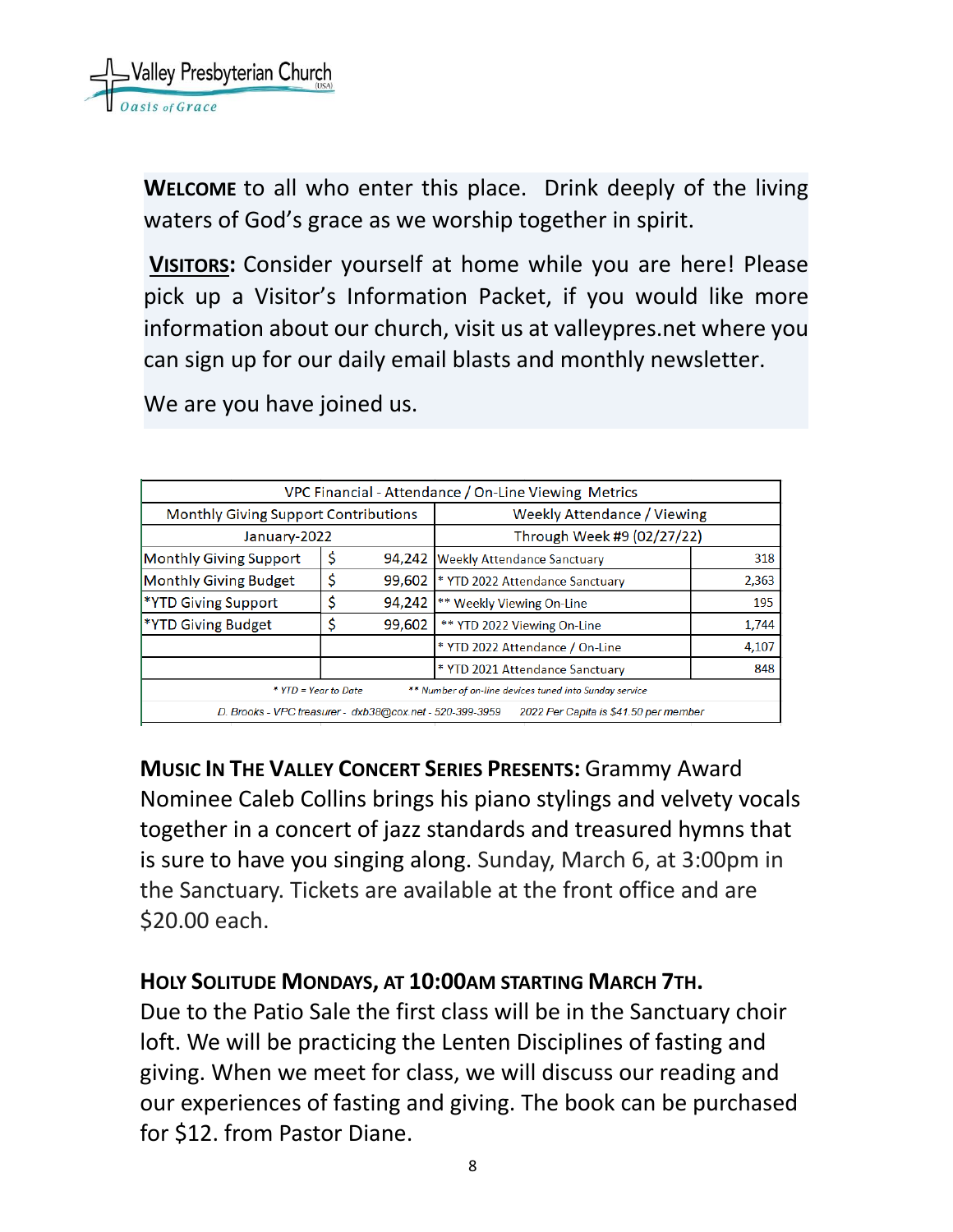Valley Presbyterian Church

# **41ST ANNUAL PATIO SALE MARCH 10TH, 11TH & 12TH:**

Patio sale starts at 8:00am and ends at 2:00pm Thursday March 10th and Friday the 11th. Saturday March 13th, 8:00am to noon. Set up will be March 7th, 8th & 9th, Just come to the church and we will put you to work. Snack donations for the volunteers are greatly appreciated. You can drop them off at the kitchen or front office. The money raised goes to helping our different Missions.

# **LINES, CURVES AND COLORS, YOUR GUIDE LINDA FREEMAN:**

Mondays beginning March 14th, 1:00pm—1:30pm. Classroom 5. This Lenten Class is for the visual in you. Using Music and the of Coloring.

# **SNACK BAGS FOR THE HOMELESS:**

The Mission Committee will be sponsoring Snack Bags for the Homeless during Lent. We will be collecting 13 different items to fill each bag. Sunday the  $13<sup>th</sup>$  will be our INTRODUCTION SUNDAY!

# **FRIENDSHIP KETTLE DINNER MARCH 20, 2022**:

The Irish themed event will include a dinner of Corned Beef and Cabbage. Then, the highlight will be a performance by Celtic Steps, an Irish Dance Group. Sophia St. John who helps with our youth Sunday School class is a part of the group. Tickets are (\$15) and will be available Sunday March  $6<sup>th</sup>$  and  $13<sup>th</sup>$  in Fellowship Hall.